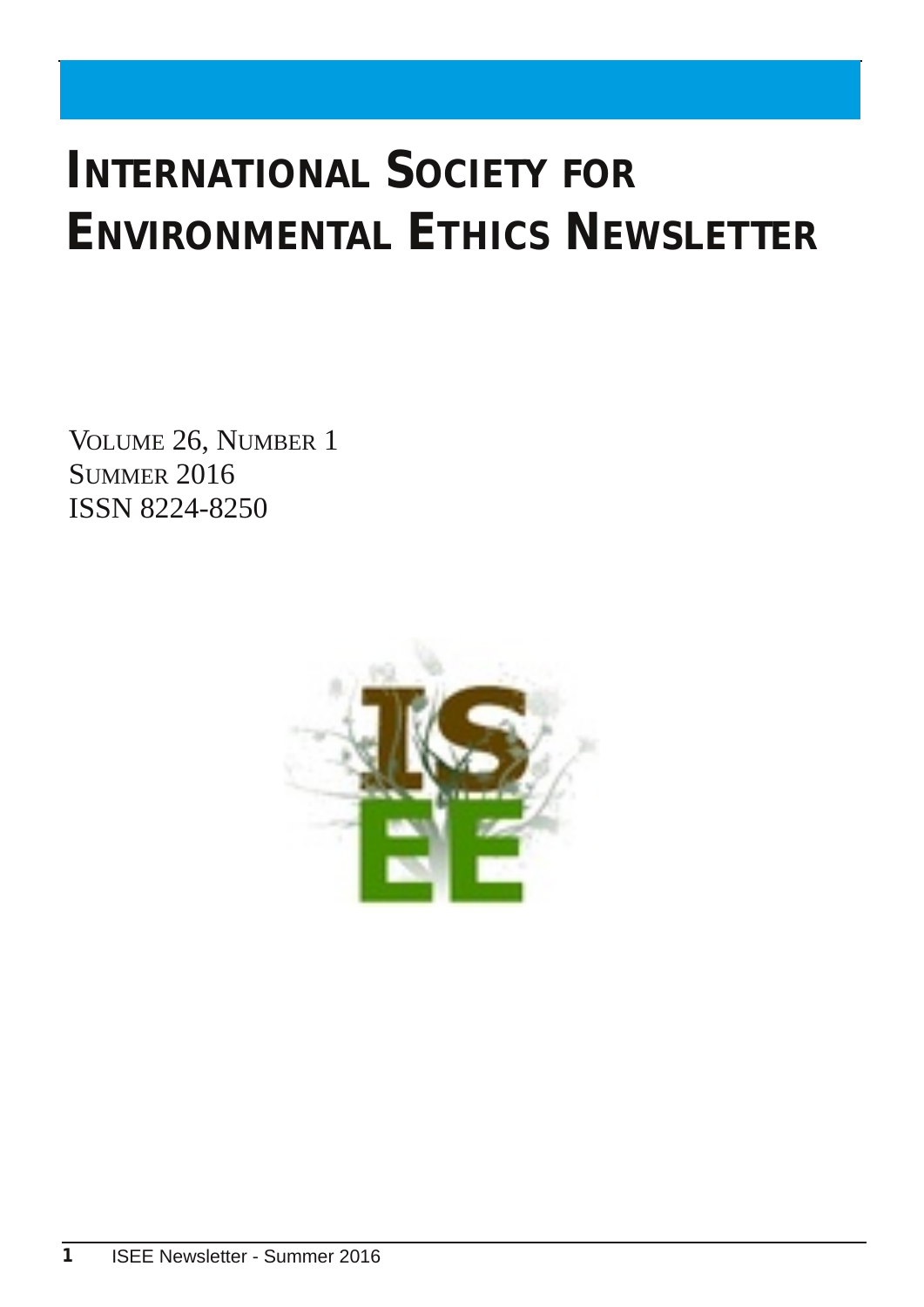## ADVANCING THE FIELD OF ENVIRONMENTAL ETHICS AND PHILOSOPHY SINCE 1990

**NEWSLETTER EDITOR MATT FERKANY**

## **IN THIS ISSUE**

| PRESIDENT<br><b>BEN HALE</b>            | Editor's Introduction                                      |    |
|-----------------------------------------|------------------------------------------------------------|----|
| VICE-PRESIDENT<br><b>ALLEN THOMPSON</b> | General Announcements                                      | h  |
|                                         | New Publications: Books                                    |    |
| <b>SECRETARY</b><br>ALINE RAMOS         | New Publications:<br>Non-Environmental Philosophy Journals | 14 |
| TREASURER<br>ROBERT FIGUEROA            | <b>ISEE Business</b>                                       | 43 |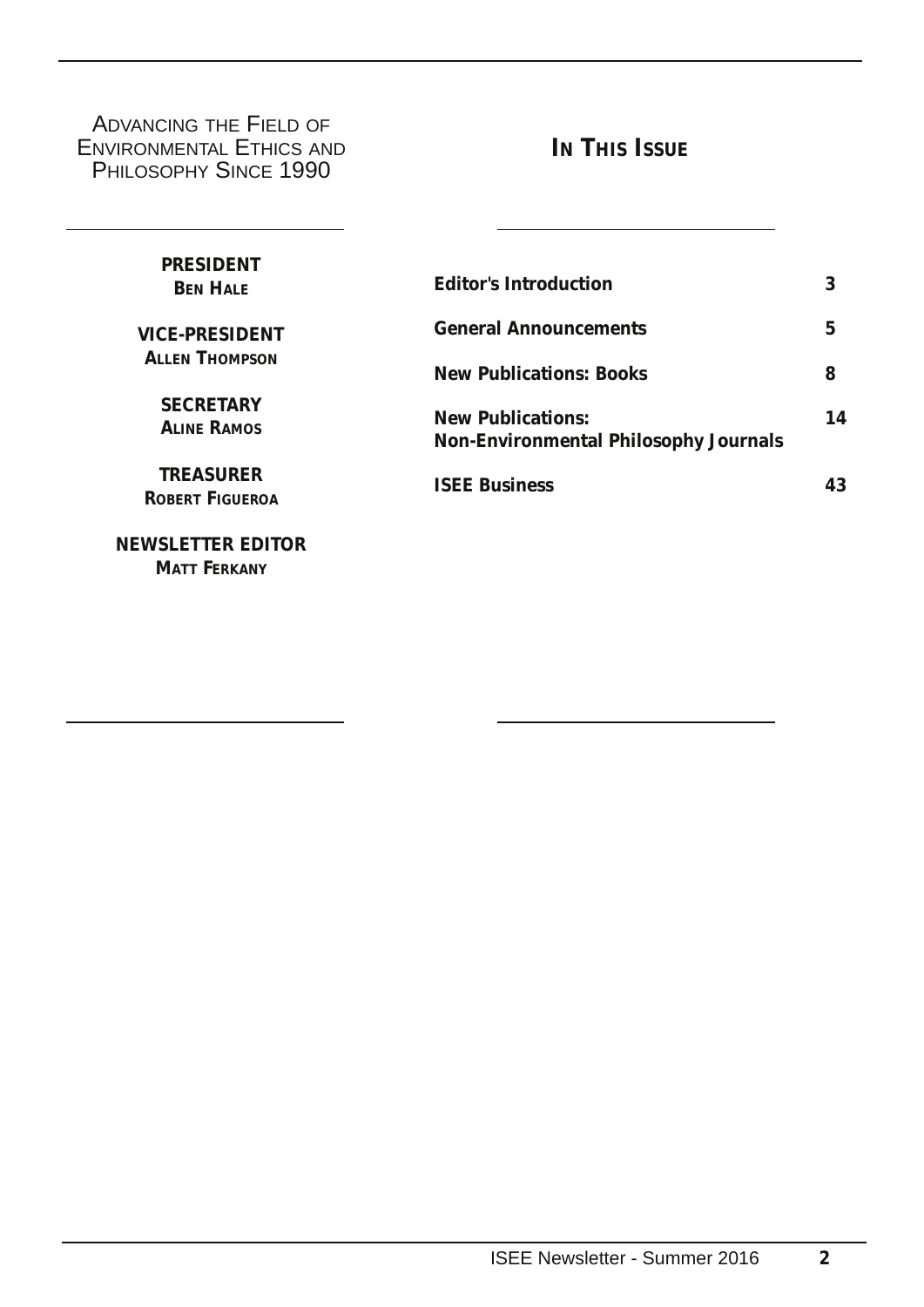#### **Dear Colleagues,**

**Welcome to the summer issue of the ISEE Newsletter for 2016. This issue features a few of the usual Newsletter items, including ISEE news, ISEE Eastern APA call for papers, and a bibliography of new work in the field. But the bibliography in this issue is a bit different from those of the past.**

**Historically the Newsletter bibliography has prominently featured references to the most recent work in scholarly journals having environmental ethics at the core of their mission, journals such as Environmental Ethics, Environmental Values, Ethics, Policy and Environment, Environmental Philosophy, Ethics & the Environment, Journal of Agricultural and Environmental Ethics, and The Trumpeter. Publishing in these journals is the environmental ethicists' stock in trade and awareness of the work published there is crucially important.**

For all that, these journals are a resource we are all familiar with and, in the age of online **publishing and indexing, access to their bibliography is readily available to us through journal websites, email alerts, The Philosopher's Index, or PhilPapers and the like. What we are less liable to encounter, unless we go looking for it, is new work in environmental philosophy published outside those forums.**

**Thus this issue of the Newsletter features a bibliography of scholarly work in environmental ethics published in 2015 in a diversity of other forums. Among others, the roster includes important new work in:**

- **Agriculture and Human Values**
- **Bioethics**
- **Biology and Philosophy**
- **Criminal Justice Ethics**
- **Ethics**
- **Ethical Theory and Moral Practice**
- **European Journal for Philosophy of Science**
- **Hypatia**
- **Journal of Applied Ethics**
- **Journal of Business Ethics**
- **Journal of Moral Philosophy**
- **Philosophia**
- **Philosophy and Literature**
- **Philosophy of Science**
- **Science and Engineering Ethics**
- **Teaching Philosophy**
- **Theory and Research in Education.**

**The diversity of missions represented in these journals is a reminder of the breadth and complexity of environmental ethics. Hopefully it is a reminder too that environmental ethics is** a crucially important area of inquiry, one that raises deep questions in many sub-domains **of philosophy, science, literature, education, and more. Articles in Bioethics, Ethical Theory and Moral Practice, Ethics, European Journal for the Philosophy of Science, Hypatia, Journal of Applied Philosophy, Journal of Moral Philosophy, Science and Engineering Ethics**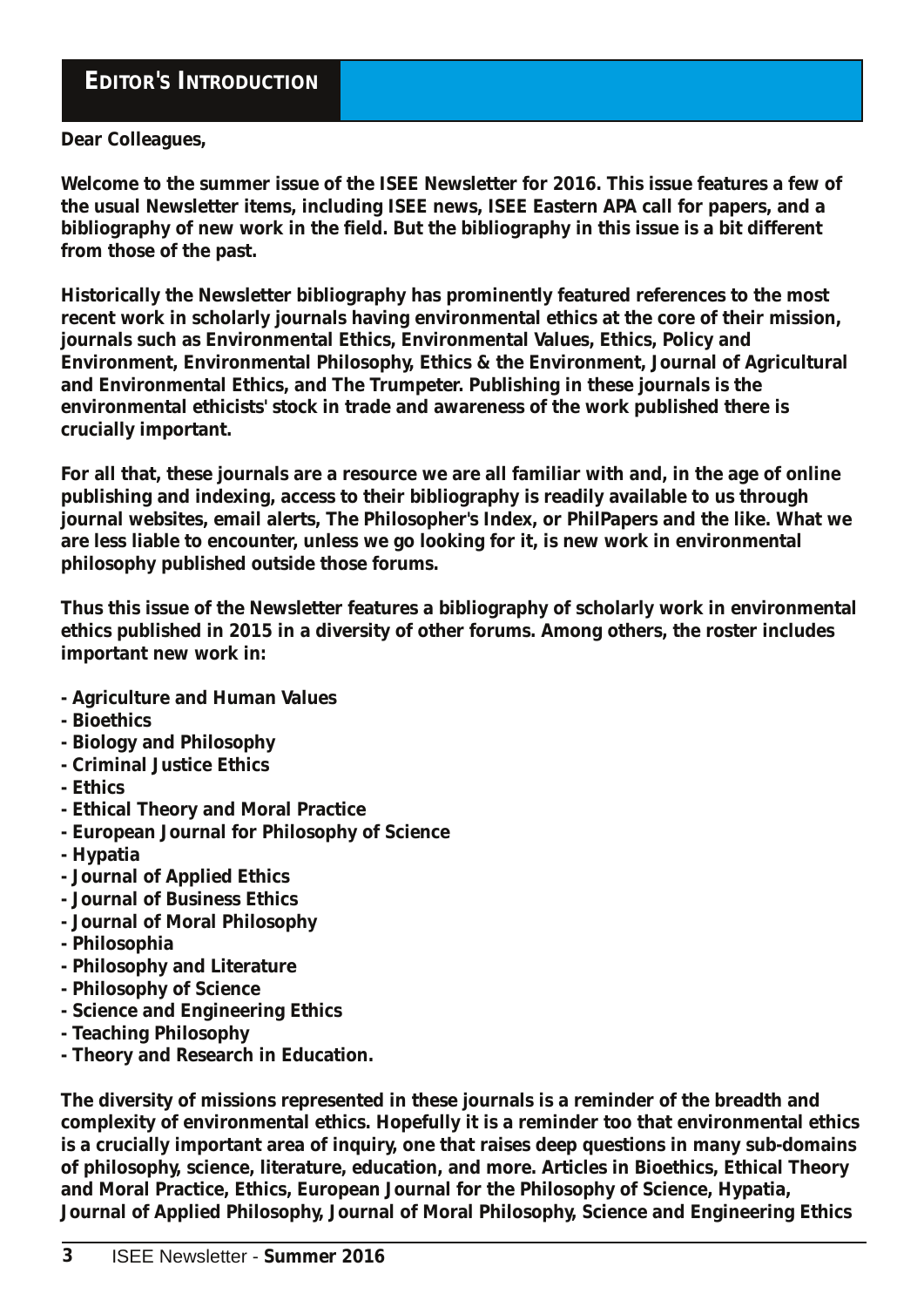**and Social Philosophy and Policy address questions raised by the climate change problem, such as the role of values in science, problems of epistemic injustice, problems of collective action coordination and group agency, individual moral responsibility for collective wrongs, and the nature of global justice. Other essays in Journal of Applied Philosophy and Journal of Medical Ethics deal with issues of reproductive rights and the legitimate interests of parents. Still others in Ethical Theory and Moral Practice, Philosophy and Public Affairs, Res Publica deal with issues relating to empathy and abortion by way of animal rights. And many other less directly environmental but still related issues—such as time bias in decisionmaking (Ethics) and the criteria for the innateness of a trait in biology (Biology and Philosophy)—are raised by problems in environmental ethics as well. The bibliography in this issue is no doubt incomplete. It is surely selective. It should demonstrate anyway that forums outside of the specialty ones we have created are both important resources and audiences for our work.**

**Matt**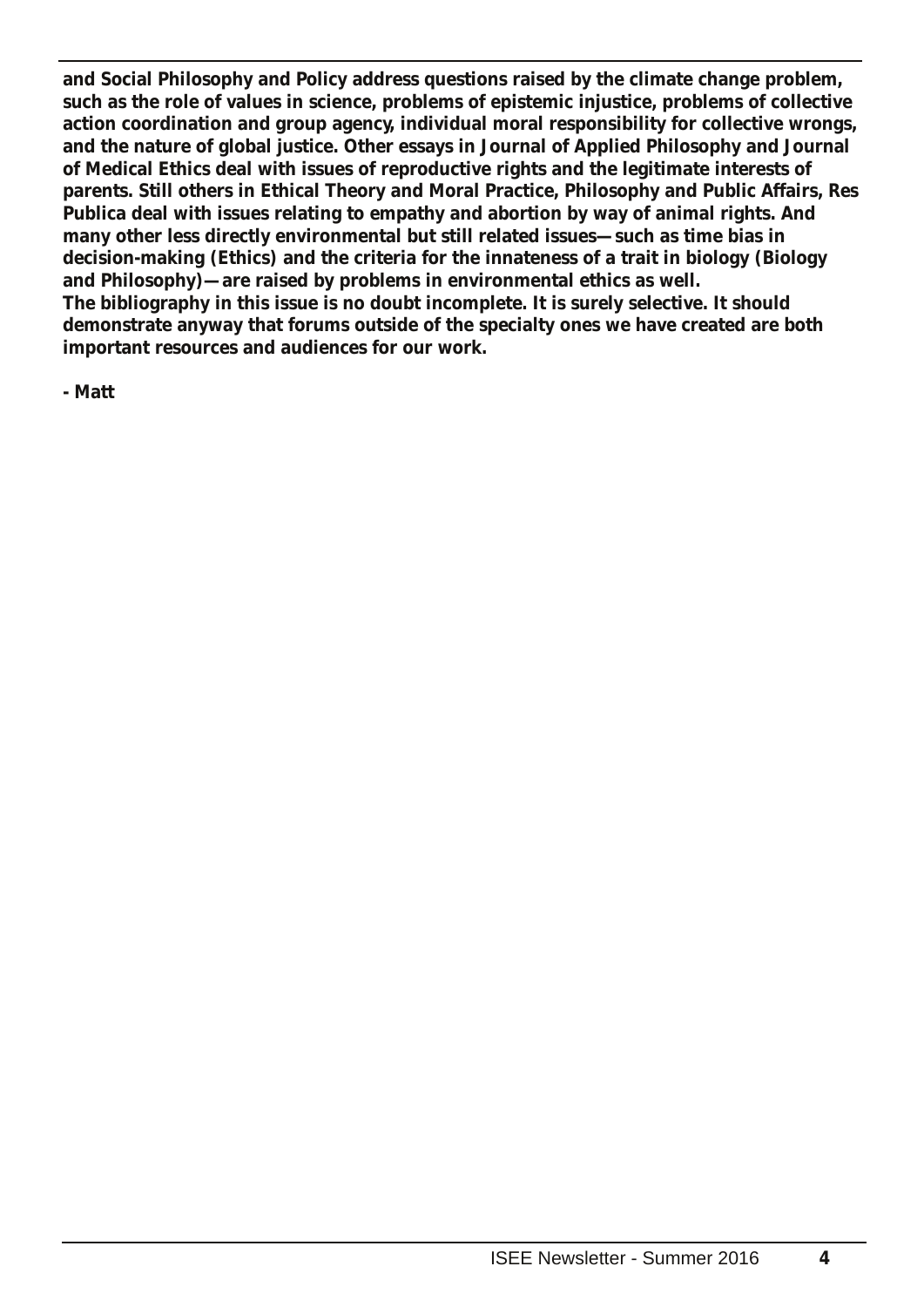## **ISEE AT 2017 EASTERN APA CALL FOR PAPERS**

**Submissions are invited for the International Society for Environmental Ethics (ISEE) sessions at the 2017 Eastern Division Meeting of the American Philosophical Association (APA). The meeting will be held January 47, 2017, in Baltimore, MD.**

**The ISEE invites submissions of individual papers (approximately 20 minutes running time) or proposals for themed sessions (particular topics, authormeets critics, etc., 2 or 3 hr. running time). People working in any area of ethics concerning environmental issues are encouraged to submit proposals.**

**Submission Procedure:**

**\* For individual paper submissions, please submit either: (1) a full paper (approx. 3000 words), or (2) a 300word abstract.**

**\* For themed sessions, please submit the proposed session title, a brief description of the session, names of all those participating, and titles for each paper. Paper abstracts (of up to 300 words) are strongly encouraged. Participants should be confirmed as willing to attend if the session goes forward.**

**\* Materials should be submitted in Microsoft Word or PDF format to Allen Thompson (ISEE VicePresident) at allen.thompson@oregonstate.edu. Please include "ISEE/APA" in the subject line.**

**The deadline for submitting materials and proposals is Sept. 1, 2016. Decisions will be announced by Oct. 1, 2016.**

## **OBET UPDATE**

**Editor's note: The Online Bibliography of Environmental Thought (OBET) OBET is compiled and edited entirely by its registered Members, managed by a Curator in consultation with the Governing Board of ISEE and Prof. Holmes Rolston III. Prof. Rolston compiled the original ISEE Bibliography, which is still available (and essential until OBET is up to date), at http://www.cep.unt.edu/bib. David Lahti is the current Curator of OBET. He is Assistant Professor of Biology, Queens College, and Doctoral Faculty in Biology and Psychology, The Graduate Center, City University of New York. This is his most recent report on**

**Dear ISEE colleagues,**

**Last month the Online Bibliography of Environmental Thought went up as planned, at the old URL: http://iseeobet.org.**

**Since then we have been busy populating it we're up to 6397 references so far.**

**We have two small teams, one for content development (populating the database), and one for programming.**

**There are many ways in which the site will continue to be improved. Registration was too buggy and I had the programmers deactivate it for the time being we will work on this. The Browse feature is not operational yet either. If you're ever interested to see what is going on in the programming department, we have a Trello board online that anyone can look at that shows current issues and tasks: https://trello.com/b/1COEp0LW/obet**

**I will wait to announce this more broadly till more development can be done this summer. My goal is for us to be at 12,000 references, have Browse activated, History**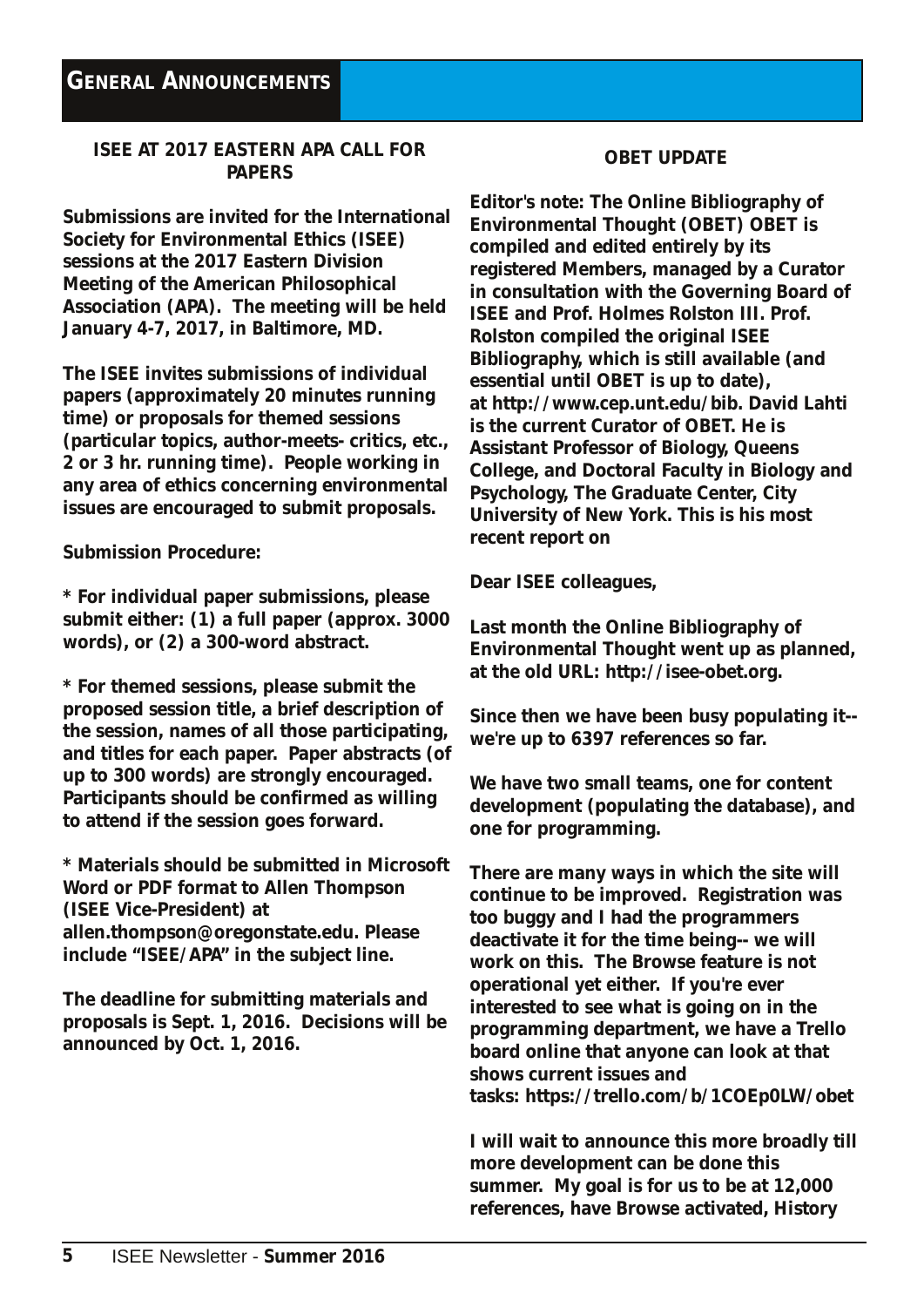**Animal Property Rights: A Theory of Habitat Right for Wild Animals John Hadley Lexington Books, 2015**

**Animal Property Rights: A Theory of Habitat Rights for Wild Animals represents the first attempt to extend liberal property rights theory across the species barrier to animals. It broadens the traditional focus of animal rights beyond basic rights to life and bodily integrity to rights to the natural areas in which animal reside. John Hadley argues that both proponents of animal rights and environmentalists ought to support animal property rights because protecting habitat promotes ecological values and helps to ensure animals live free from human interference.**

**Hadley's focus is pragmatist – he locates animal property rights within the institution of property as it exists today in liberal democracies. He argues that attempts to justify animal property rights on labor and first occupancy grounds will likely fail; instead, he grounds animal property rights upon the importance of habitat for the satisfaction of animals' basic needs.**

**The potential of animal property rights as a way of reinvigorating existing public policy responses to the problem of biodiversity loss due to habitat destruction is thoroughly explored. Using the concept of guardianship for cognitively impaired human beings, Hadley translates habitat rights as a right to negotiate – human guardians ought to be allowed to negotiate, on behalf of wild animals, with human landholders whose development activities put animals at risk.**

**In addition to a theory of animal property rights, Animal Property Rights affords a critique of Donaldson and Kymlicka's wild animal sovereignty theory, a defence of indirect approaches to animal rights, an extensive discussion of euthanasia as a 'therapeutic hunting' tool, and the first discussion of Locke's theory of original acquisition in animal rights literature.**

**The Anthropocene Project: Virtue in the Age of Climate Change Byron Williston Oxford, 2015**

**The evidence presented in the recently released Fifth Assessment Report (AR5) of the Intergovernmental Panel on Climate Change (IPCC) suggests strongly that continued failure to make meaningful cuts to greenhouse gas emissions could bring about disastrous results for the human community, especially for future generations. Summing up the findings of AR5, Rajendra Pachauri, chairman of the IPCC, has stated that our persistent inaction on climate change presents a grave threat to 'the very social stability of human systems'.**

**The Anthropocene Project attempts to make philosophical sense of this, examining the reasons for the inaction highlighted by the IPCC, and suggests the normative bases for overcoming it. Williston identifies that we are now in 'the human age'the Anthropocenebut he argues that this is no mere geological marker. It is instead best viewed as the latest permutation of an already existing moral and political project rooted in Enlightenment values. The author shows that it can be fruitful to do climate ethics with this focus because in so many aspects of our culture we already endorse broadly Enlightenment values about progress, equality, and the value of knowledge. But these values must be robustly instantiated in the dispositions of moral agents, and so we require a climate ethics emphasizing the virtues of justice, truthfulness, and rational hope.**

**One of the book's most original claims is that our moral failure on this issue is, in large part, the product of motivated irrationality on the part of the world's most prosperous people. We have failed to live up to our commitments to justice and truthfulness because we are, respectively, morally** weak and self-deceived. **Understanding this provides the basis for the rational hope that we might yet find a way to**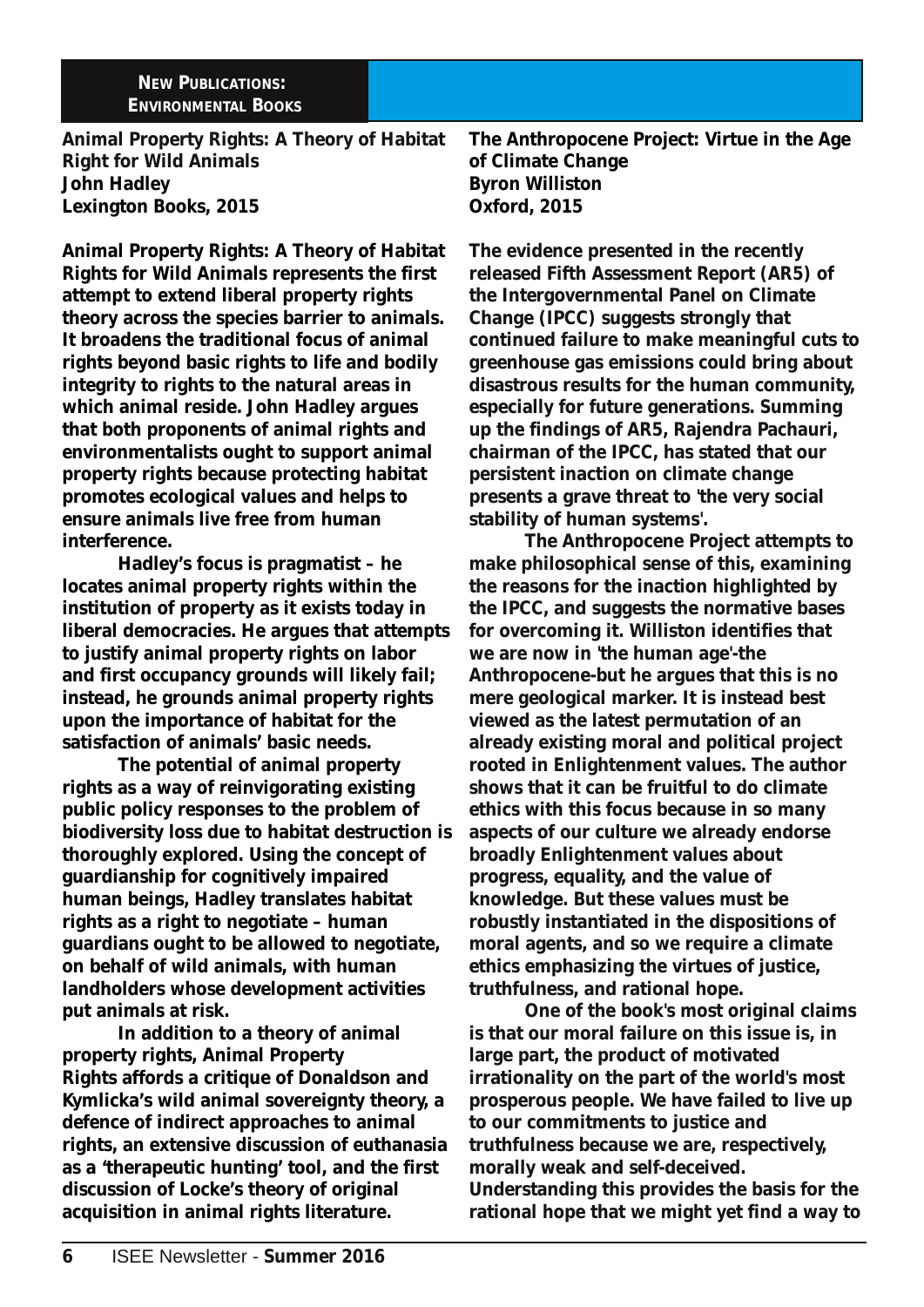#### **avoid climate catastrophe.**

**Are We Smart Enough to Know How Smart Animals Are? De Waal, Frans W.W. Norton & Co., 2016**

**What separates your mind from an animal's? Maybe you think it's your ability to design tools, your sense of self, or your grasp of past and future all traits that have helped us define ourselves as the planet's preeminent species. But in recent decades, these claims have eroded, or even been disproven outright, by a revolution in the study of animal cognition. Take the way octopuses use coconut shells as tools; elephants that classify humans by age, gender, and language; or Ayumu, the young male chimpanzee at Kyoto University whose flash memory puts that of humans to shame. Based on research involving crows, dolphins, parrots, sheep, wasps, bats, whales, and of course chimpanzees and bonobos, Frans de Waal explores both the scope and the depth of animal intelligence. He offers a firsthand account of how science has stood traditional behaviorism on its head by revealing how smart animals really are, and how we've underestimated their abilities for too long.**

**People often assume a cognitive ladder, from lower to higher forms, with our own intelligence at the top. But what if it is more like a bush, with cognition taking different forms that are often incomparable to ours? Would you presume yourself dumber than a squirrel because you're less adept at recalling the locations of hundreds of buried acorns? Or would you judge your perception of your surroundings as more sophisticated than that of a echolocating bat? De Waal reviews the rise and fall of the mechanistic view of animals and opens our minds to the idea that animal minds are far more intricate and complex than we have assumed. De Waal's landmark work will convince you to rethink everything you thought you knew about animal and human intelligence.**

**The Battle for Yellowstone: Morality and the Sacred Roots of Environmental Conflict Justin Farrell Princeton, 2015**

**Yellowstone holds a special place in America's heart. As the world's first national park, it is globally recognized as the crown jewel of modern environmental preservation. But the park and its surrounding regions have recently become a lightning rod for environmental conflict, plagued by intense and intractable political struggles among the federal government, National Park Service, environmentalists, industry, local residents, and elected officials. The Battle for Yellowstone asks why it is that, with the flood of expert scientific, economic, and legal efforts to resolve disagreements over Yellowstone, there is no improvement? Why do even seemingly minor issues erupt into impassioned disputes? What can Yellowstone teach us about the worsening environmental conflicts worldwide?**

**Justin Farrell argues that the battle for Yellowstone has deep moral, cultural, and spiritual roots that until now have been obscured by the supposedly rational and technical nature of the conflict. Tracing in unprecedented detail the moral causes and consequences of largescale social change in the American West, he describes how a "newwest" social order has emerged that has devalued traditional American beliefs about manifest destiny and rugged individualism, and how morality and spirituality have influenced the most polarizing and technocentric conflicts in Yellowstone's history.**

**This groundbreaking book shows how the unprecedented conflict over Yellowstone is not all about science, law, or economic interests, but more surprisingly, is about cultural upheaval and the construction of new moral and spiritual boundaries in the American West.**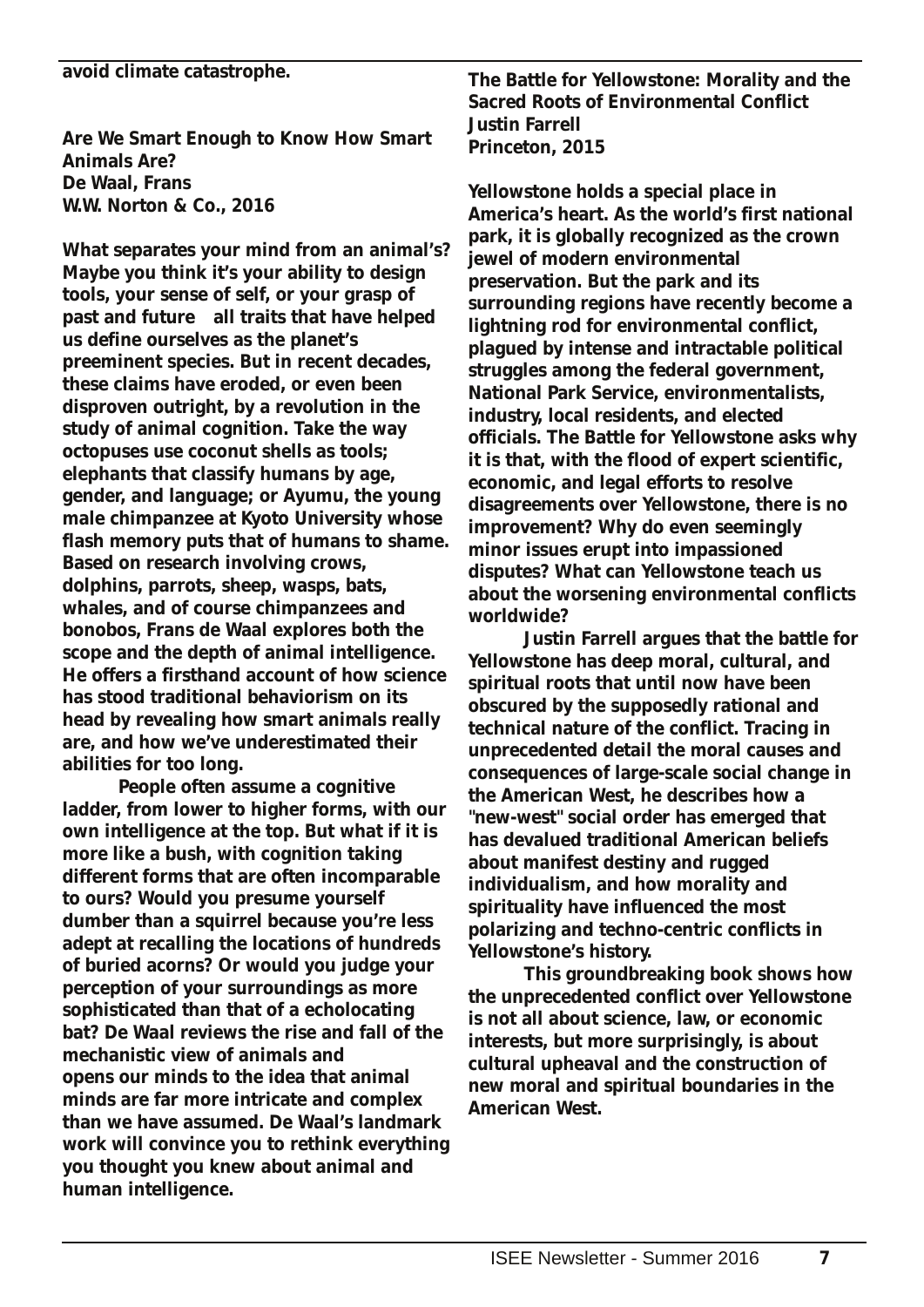## **AGRICULTURE AND HUMAN VALUES**

**Title: Customary Rights and Societal Stakes of LargeScale Tobacco Cultivation in Malawi**

**Author: Mandondo, Alois; German, Laura** Abstract: The recent surge in land-based **investments in the global South has been seen as both an opportunity for rural economic development and as a trend that poses significant social and environmental risks. This study sheds light on this debate through a look at the tobacco industry in Malawi. We employ a casestudy approach to investigate how rights, property, and authority associated with land and forest resources have shifted in the context of expanded investments in tobacco, and the stakes for both local land users and citizens. Findings point to the need to broaden the metric of risks and trade offs associated with largescale land acquisitions, and to engage in a deeper reading of how these are borne out throughout history. Volume: 32 Issue: 1**

**Pages: 3146 Publication year: 2015**

**Title: Reconceptualizing Urban Agriculture: An Exploration of Farming Along the Banks of the Yamuna River in Delhi, India Author: Cook, Jessica; Oviatt, Kate; Main, Deborah S**

**Abstract: The proportion of the world's population living in urban areas is increasing rapidly, with the vast majority of this growth in developing countries. As growing populations in urban areas demand greater food supplies, coupled with a rise in rural to urban migration and the need to create livelihood options, there has been an increase in urban agriculture worldwide. Urban agriculture is commonly discussed as a sustainable solution for dealing with gaps in the local food system, and proponents often highlight the many social, environmental, and economic benefits. We argue that the sustainability of urban**

**agriculture should not be assumed. There is a need for research to take a bottomup approach, exploring the influence that citylevel conditions have on livelihood decisions by farmers and how this shapes the practice of urban agriculture. This paper uses a case study for an indepth look at urban agriculture in Delhi, India to understand from the farmers' perspective how urban agriculture is practiced and what factors influence farmers' livelihood decisions. Using a teambased, multimethod rapid assessment process, data were collected through preliminary key informant interviews, field observations, semistructured interviews with urban farmers, and geographic information systems mapping. This research provides an in-depth description of market-oriented urban agriculture in a developing country, explores how farmers' livelihood decisions are embedded in the urban context, and discusses the potential of urban agriculture as a sustainable city system. Volume: 32 Issue: 2** Pages: 265-279

**Publication year: 2015**

**Title: Alternative Food Networks and Food Provisioning as a Gendered Act Author: Som Castellano, Rebecca L Abstract: Alternative food networks (AFNs) are exemplified by organic, fair trade and local foods, and promote forms of food provisioning that are 'corrective' to conventional agriculture and food (agrifood) systems. Despite enthusiasm for AFNs, scholars have increasingly interrogated whether inequalities are perpetuated by AFNs. Reproduction of gender inequality in AFNs, particularly at the level of consumption, has often been left empirically unexamined, however. This is problematic given that women continue to be predominantly responsible for food provisioning in the U.S., and that this responsibility can lead to negative physical, psychological and social outcomes. Using quantitative methods and data from the 2012 Ohio Survey of Food, Agriculture, and**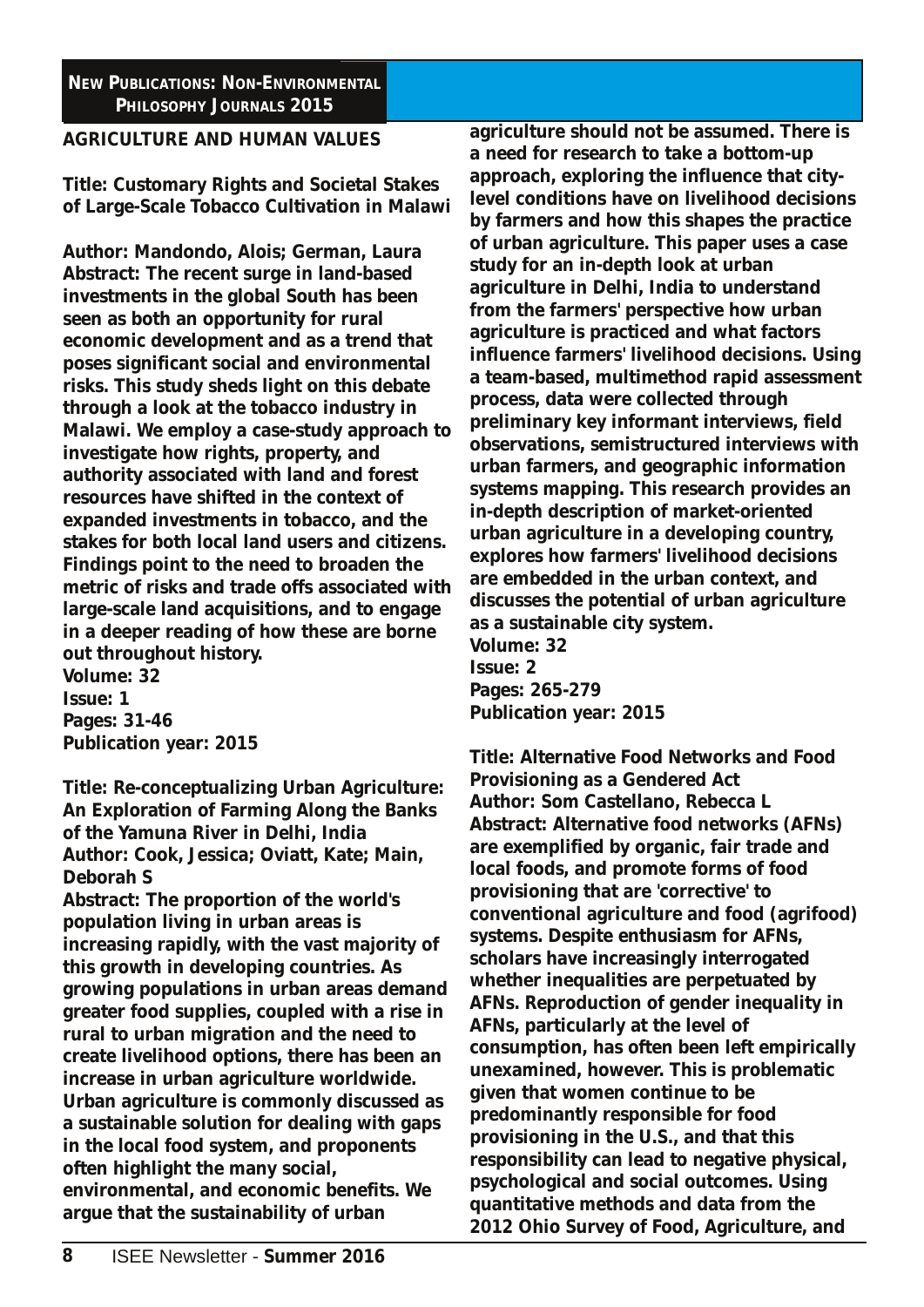**Environmental Issues, this paper examines the extent to which gender inequality in the division of labor is reproduced in AFNs by focusing on the potential persistence of gender inequality in food provisioning among AFN participants. Findings suggest that among AFN participants, particularly those utilizing local food systems, women, compared to men, remain predominantly responsible for food provisioning, spend more time in food provisioning, and engage in more food provisioning from scratch. This research confirms that food provisioning remains a gendered act amongst AFN participants, calling attention to the persistence of gender inequality in AFNs. The paper concludes by suggesting that AFNs are positioned as a place to create change, albeit small scale, in the gendered division of household labor in the U.S., and provides some practical suggestions for how this might occur. Volume: 32**

**Issue: 3** Pages: 461-474 **Publication year: 2015**

**Title: Farmers' Views of the Environment: The Influence of Competing Attitude Frames on Landscape Conservation Efforts Author: Thompson, Aaron W; Reimer, Adam; Prokopy, Linda S**

**Abstract: Understanding factors that motivate farmers to perform conservation behaviors is seen as key to enhancing efforts**  $to$  **address agri-environmental challenges**. **This study uses survey data collected from 277 farmers in the La Moine River watershed in western Illinois to develop new measures of farmers' environmental attitudes and examine their influence on current usage of agricultural best management practices (BMPs). The results suggest that a dual interest theory approach reflecting two separate, competing psychological frames representing a stewardship view of the environment and a farm as a business (or profit maximization) view of the environment are present within the** decision-making domain. Using a cluster **analysis technique to examine the interaction between these attitude frames reveals four groups of farmers who hold**

**distinct views of the environment. Further exploration of these distinct belief systems reveals little evidence of differences in participation or willingness to participate in agricultural BMPs; however, we observe significant differences between these groups with regard to their willingness to support rural conservation planning priorities that**  $address$  *agri-environmental challenges.* **Further discussion focuses on the implications of these interactive dual interest typologies and the implications of these findings on efforts to engage farmers in conservation efforts. Volume: 32 Issue: 3 Pages: 385399 Publication year: 2015**

## **ANNALES, ETHICS IN ECONOMIC LIFE**

**The Changing Face of Economics? Ethical Issues in Contemporary Economic Schools as a Consequence of Changes in the Concept of Human Nature Author: Horodecka, Anna Abstract: The last financial crisis combined with some recent social trends (like growing inequality or environmental problems) inspired many contemporary economists to the reevaluation of actual economic knowledge in the search for solutions to these problems. Modern economic schools (especially heterodox ones) stress the meaning of ethical issues in economics more often. The thesis of the paper is that this revival of the ethical face of present economics depends very strongly on the changing assumptions of human nature within economics and other disciplines which work alongside economics, such as social psychology or business ethics, for instance. In order to prove the thesis, the paper provides an evaluation of current economic schools, especially within the heterodoxy, in search of their ethical aspects, and presents them as a result of the changing assumptions about human beings within those schools. This ethical dimension of human beings manifests itself in different ways, which can be perceived as a result of it being based on different ethical schools, and different psychological and**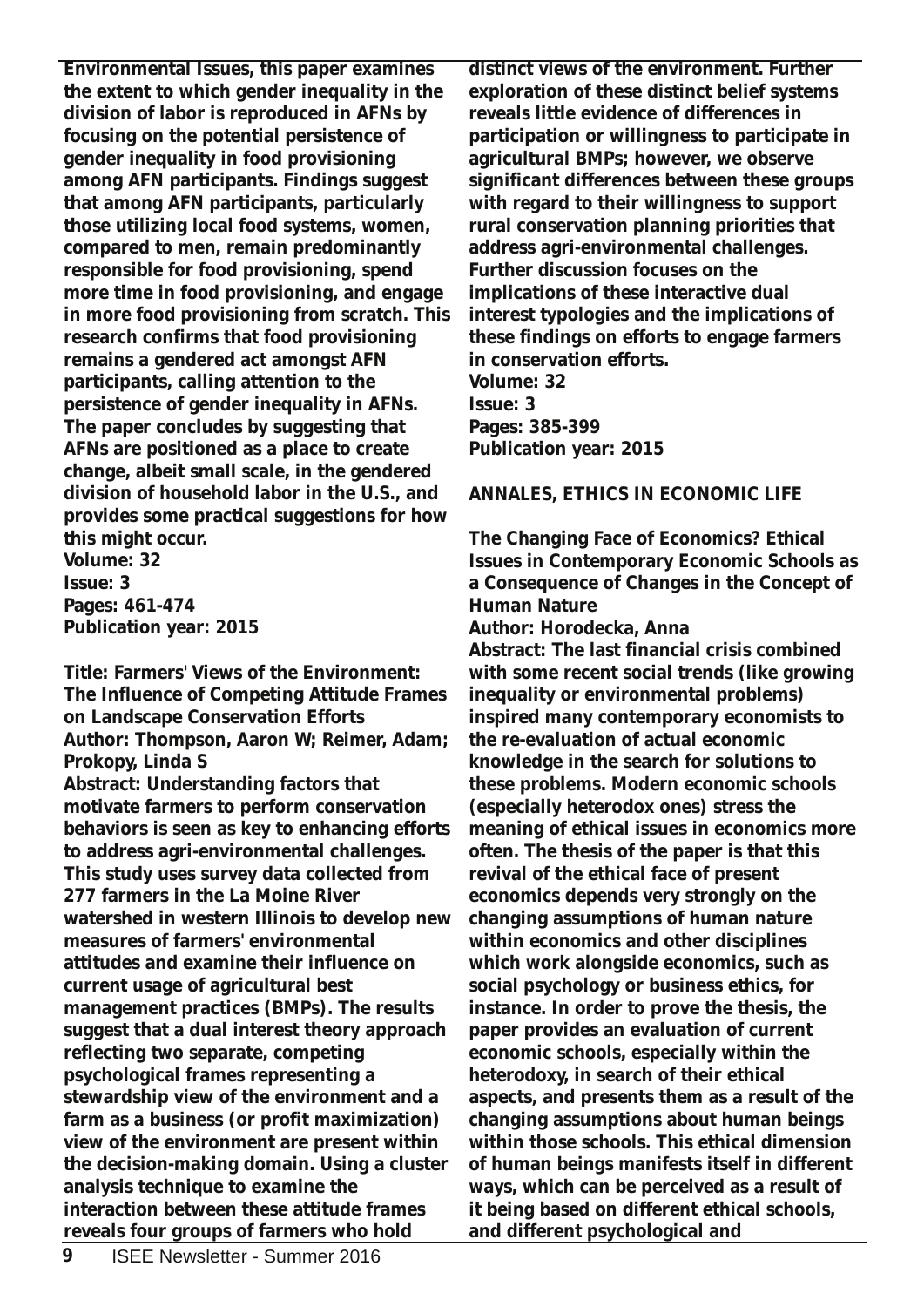**philosophical assumptions about human nature. Therefore, the paper also considers the current developments of the view on human beings in contemporary schools of economic ethics. Volume: 18 Issue: 4** Pages: 55-71 **Publication year: 2015**

## **BIOETHICS**

**Bioethics and the Framing of Climate Change's Health Risks Author: Valles, Sean A Abstract: Cheryl Cox MacPherson recently argued, in an article for this journal, that "Climate Change Is a Bioethics Problem". This article elaborates on that position, particularly highlighting bioethicists' potential ability to help reframe the current climate change discourse to give more attention to its health risks. This reframing process is especially important because of the looming problem of climate change skepticism. Recent empirical evidence from science framing experiments indicates that the public reacts especially positively to climate change messages framed in public health terms, and bioethicists are particularly wellpositioned to contribute their expertise to the process of carefully developing and communicating such messages. Additionally, as climate framing research and practice continue, it will be important for bioethicists to contribute to the creation of that project's nascent ethical standards. The discourse surrounding antibiotic resistance is posited as an example that can lend insight into how communicating** a public health-framed **message, including the participation of bioethicists, can help to override public skepticism about the findings of politically contentious scientific fields. Volume: 29**

**Issue: 5** Pages: 332-341 **Publication year: 2015**

## **BIOLOGY AND PHILOSOPHY**

**Relativizing Innateness: Innateness as the Insensitivity of the Appearance of a Trait with Respect to Specified Environmental Variation**

**Author: O'Neill, Elizabeth Abstract: I object to eliminativism about innateness and André Ariew's identification of innateness with canalization, and I propose a new treatment of innateness. I first argue that the concept of innateness is serving a valuable function in a diverse set of research contexts, and in these contexts, claims about innateness are best understood as claims about the insensitivity of the appearance of a trait to certain variations in the environment. I then argue that innateness claims, like claims about canalization, should be explicitly relativized to the specific range of environmental variations of interest to the scientist. My account characterizes an important way in which scientists are employing the concept and offers a way for scientists to carry on using the concept in their research while minimizing confusion and miscommunication. There is a fruitful research program, I claim, in which scientists employ the concept of innateness to help distinguish environmental factors of interest that have a causal influence on the appearance of a trait from those that do not. Volume: 30 Issue: 2 Pages: 211225 Publication year: 2015**

**Intrinsic Estimates of Fitness Affect the Causal Structure of Evolutionary Change Author: Hateren, J H Abstract: The causal structure of Darwinian evolution by natural selection is investigated. Its basic scheme is reproduction resulting from a feedback loop driven by internal and external causes. Causation internal to the loop connects genotype, development, phenotype, and fitness, with environmental constraints on the latter preventing runaway reproduction. External causes driving the core loop are environmental change and genetic change**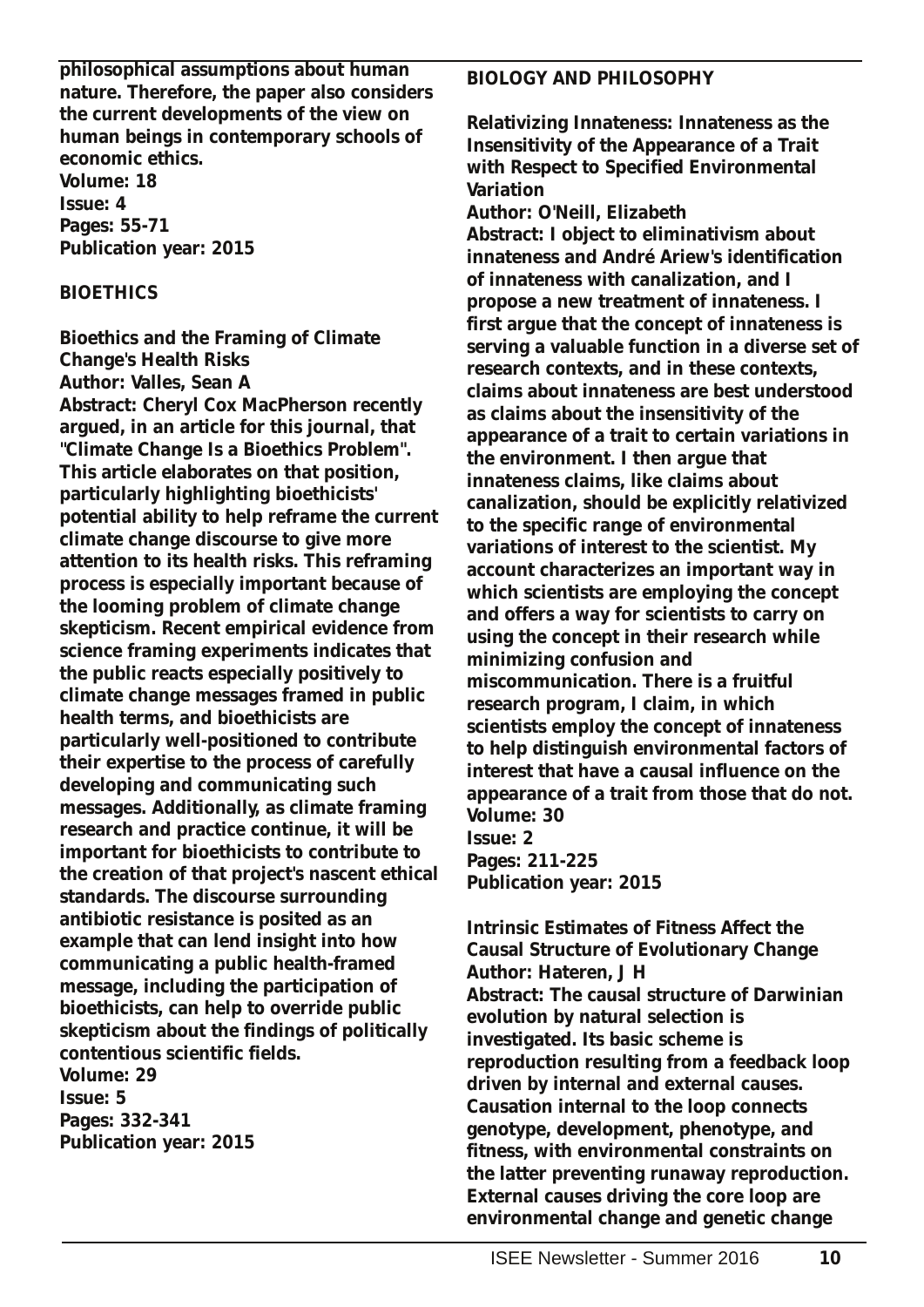#### **President: Ben Hale**

**Address: Philosophy and Environmental Studies, 1333 Grandview, UCB 0488, University of Colorado, Boulder, Boulder, CO, 80309 Tel: 3037353624 Fax: 3037351576 Email: bhale@colorado.edu Responsibility: Organizing ISEE at the Annual Joint ISEEIAEP Meeting on Environmental Philosophy**

#### **VicePresident:Allen Thompson**

**Address: Department of Philosophy, Oregon State University, 102C Hovland Hall, Corvallis, OR, 973313902, USA Tel: 5417375654 Fax: 5417372571 Email: allen.thompson@oregonstate.edu Responsibility: Organizing ISEE sessions at the Eastern APA**

#### **Secretary: Aline Ramos**

**Address: CRC en Théorie de la Connaissance, Université du Québec à Montréal, Pavillion** Thérèse-Casgrain (W), 455, Boulevard René-**Lévesque Est, 5e. Étage, Local W5245, Montréal, QC, CANADA H2L 4Y2 Email: alineramos@gmail.com Responsibility: Organizing ISEE sessions at Pacific APA, Website and listserve maintenance**

#### **Treasurer:Robert Figueroa**

**Address: Department of Philosophy, Oregon State University, Milam Hall 312, Corvallis, OR, 973313902, USA Office: 5417371261 Email: Robert.Figueroa@oregonstate.edu Responsibility: Organizing ISEE sessions at the Central APA**

#### **Newsletter Editor: Matt Ferkany**

**Address: Department of Philosophy, Michigan State University, East Lansing, MI, 48824, USA**

**Tel: 5173536470**

**Email: ferkanymatt@gmail.com Responsibility: Assemble and circulate the newsletter 3 times annually**

#### **Editor of Environmental Ethics: Eugene Hargrove**

**Address: Department of Philosophy and Religious Studies, University of North Texas, P.O.** Box 310980, Denton, TX 76203-0980, **USA**

**Tel: 9405652266 Fax: 9405654448 Email hargrove@unt.edu**

## **NEWSLETTER SUBMISSIONS**

**Please send any announcements, member news, bibliographic information or other news items via email (preferred) or snail mail to Matt Ferkany at his address listed above.**

## **WEBSITE/LISTSERVE SUBMISSIONS**

**Please send any calls for papers, job postings, or related news items via email (preferred) or snail mail to Aline Ramos at her address above.**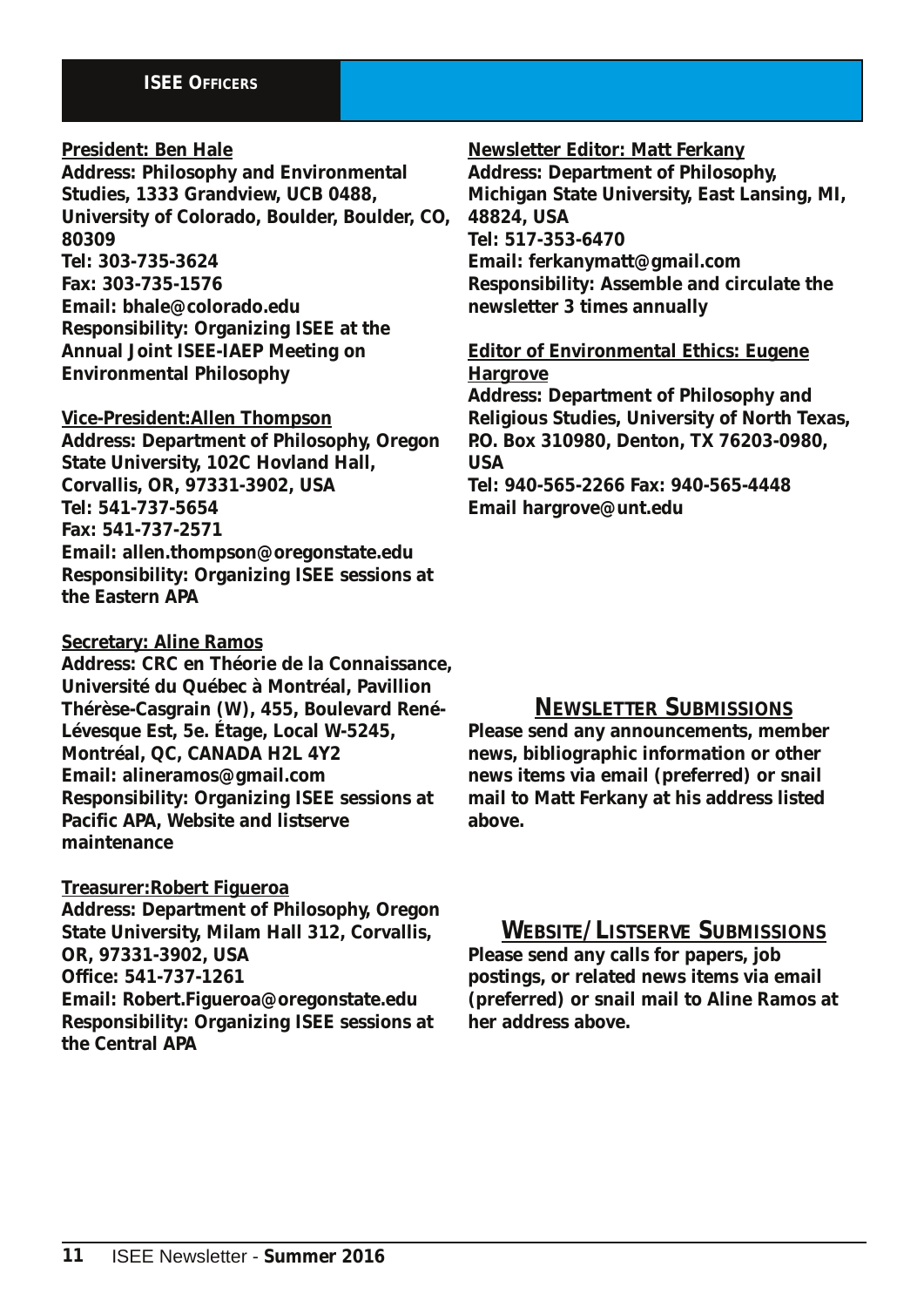**We continue to update and expand our regional representation. Here is the current list. If you are a member of ISEE in a country not on this list, please contact Philip Cafaro at philip.cafaro@colostate.edu if you are interested in representing ISEE.**

#### **Africa:**

**SOUTH AFRICA: Johan P. Hattingh, Department of Philosophy, University of Stellenbosch, 7600 Stellenbosch, South Africa. Hattingh heads the Unit for Environmental Ethics at Stellenbosch. Office Phone: 27 (country code) 21 (city code) 8082058. Secretary Phone: 8082418. Home Phone: 8879025. Fax: 8864343. Email: jph2@akad.sun.ac.za.**

#### **Australia:**

**William Grey, Room E338, Department of Philosophy, University of Queensland, 4067, Queensland 4072 Australia. Email: wgrey@mailbox.uq.edu.au.**

#### **Asia:**

**CHINA: Yang Tongjing, Institute of Philosophy, Chinese Academy of Social Sciences, Beijing, 100732, China. Email: yangtong12@sina.com.**

**PAKISTAN AND SOUTH ASIA: Nasir Azam Sahibzada, Founder Member, Independent Trust for Education (ITE), T28 Sahibzada House, Zeryab Colony, Peshawar City (NWFP), Pakistan. Postal Code. 25000. Phone: (92) (91) 2040877). Cell Phone: 03349081801. Email: <sahibzan@unhcr.org> and nasirazam@hotmail.com.**

**TAIWAN:** King Hen-Biau, President, Society of **Subtropical Ecology, 4th Fl. #3, Lane 269, Roosevelt Road, Section 3, 106 Taipei, Taiwan. Phone: 886223699825. Cell Phone: 886939841403. Fax: 88622368 9885. Email: hbking@tfri.gov.tw.**

#### **Europe:**

**EASTERN EUROPE: Jan Wawrzyniak, Prof. UAM dr hab., Institute of Linguistics UAM, Al. Niepodleglosci 4, 61874 Poznan, POLAND. Phone: +48 / 61 / 8293691 and +48 / 61 / 8293663. Mobile: +48 / 66 / 3787032. Fax: +48 / 61 / 8293662. Email: jawa@amu.edu.pl.**

**FINLAND: Markku Oksanen, Department of Social Policy and Social Psychology, University of Kuopio, P.O. Box 1627, 70211, Finland. Email: majuok@utu.fi or markku.oksanen@utu.fi.**

**THE NETHERLANDS: Martin Drenthen, ISIS, Faculty of Science, Radboud University of Nijmegen, Postbox 9010, 6500 GL Nijmegen, the Netherlands. Office Phone: 31 (country code) 24 (city code) 3612751. Fax: 3124 3615564. Home Address: Zebrastraat 5, 6531TW Nijmegen, the Netherlands. Home Phone: (31) – (24) –3238397. Email: m.drenthen@science.ru.nl.**

**UNITED KINGDOM: Isis Brook, Centre for Professional Ethics, University of Central Lancashire, Preston, Lancashire, United Kingdom PR1 2HE. Phone: +44(0)1772 892542. Email: ihbrook@uclan.ac.uk.**

**GREECE: Stavros Karageorgakis, Theofilou 26, 54633, Thessaloniki, Greece. Email: ouzala@hotmail.com.**

#### **South America:**

**Ricardo Rozzi, Department of Philosophy and Religion Studies, P.O. Box 310920, University of North Texas, Denton, TX 762030920. Phone: 9405652266. Fax: 940 5654448. Email: rozzi@unt.edu.**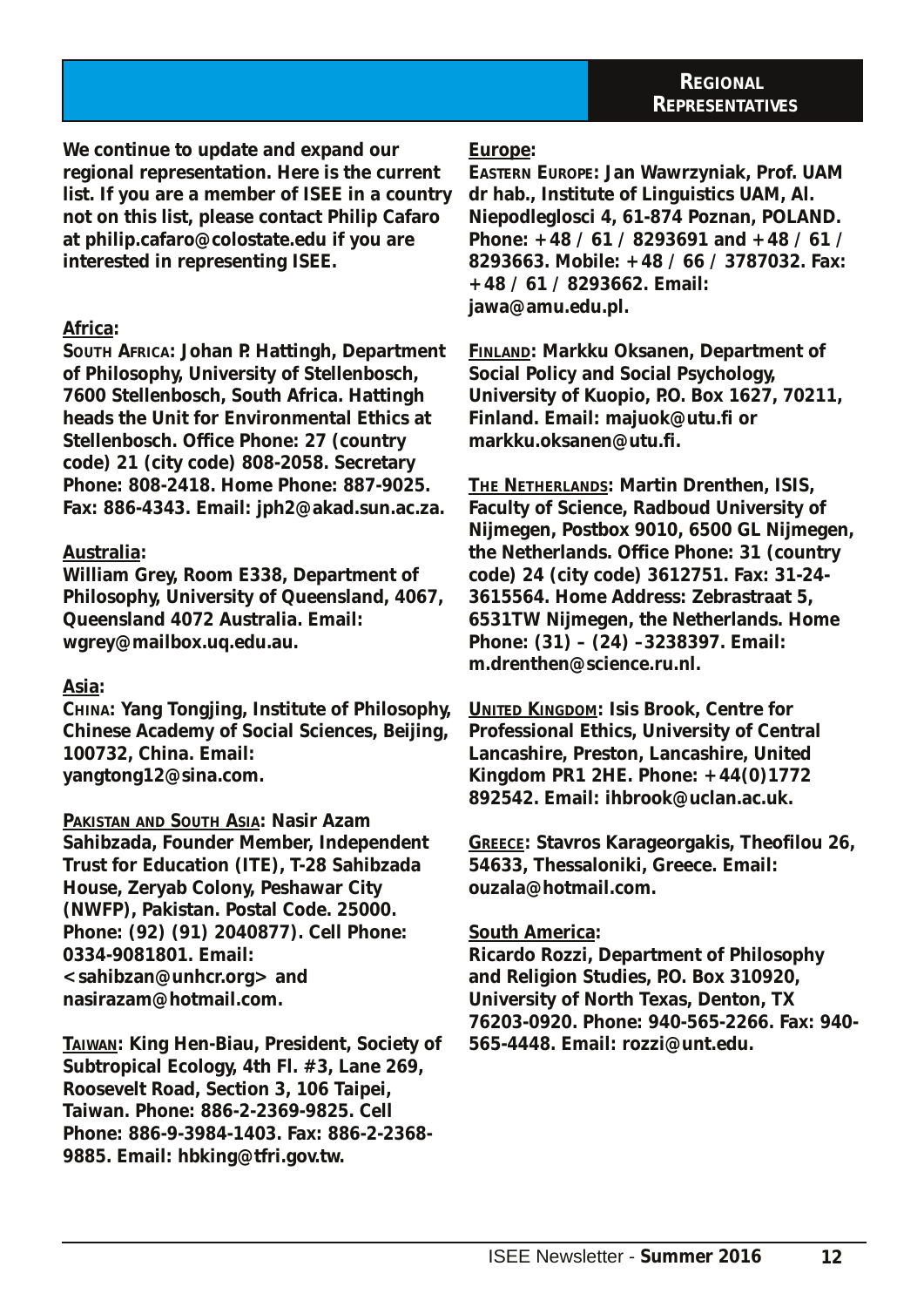#### **Mexico and Central America:**

**Teresa Kwiatkowska, Universidad Autonoma** Metropolitana-Iztapalapa, Departamento de **Filosofia, Av. Michoacan y Purissima s/n, 09340 Mexico D.F., Mexico. Office Phone: (5) 724 47 77. Home Phone: (5) 637 14 24. Fax: (5) 724 47 78. Email: tkwiatkowska@yahoo.com.**

#### **North America:**

**CANADA:**

**Thomas Heyd, Department of Philosophy, University of Victoria, P.O. Box 3045, Victoria, British Columbia V8W 3P4, Canada. Office Phone: 250-721-7512. Fax: 250-721-7511. Email: heydt@uvic.ca.**

**Nathan Kowalsky, Philosophy, St. Joseph's College, University of Alberta, Edmonton, AB T6G 2J5, Canada. Office phone: 780492 7681 ext. 257. Email: nek@ualberta.ca**

#### **UNITED STATES:**

**Ned Hettinger, Philosophy Department, College of Charleston, Charleston, South Carolina** 29424, USA. Office Phone: 843-953-**5786. Home Phone: 8439535786. Fax: 843 9536388. Email: hettingern@cofc.edu.**

**Holmes Rolston III, Department of Philosophy, Colorado State University, Fort Collins, Colorado 80523, USA. Office Phone: 9704916315. Fax: 9704914900. Email: rolston@lamar.colostate.edu.**

**Jack Weir, Department of Philosophy, Morehead State University, UPO 662, Morehead, Kentucky 40351-1689, USA.** Office **Phone: 6067832785. Home Phone: 606784 0046. Fax: 6067835346 (include Weir's name on Fax). Email: j.weir@moreheadst.edu.**